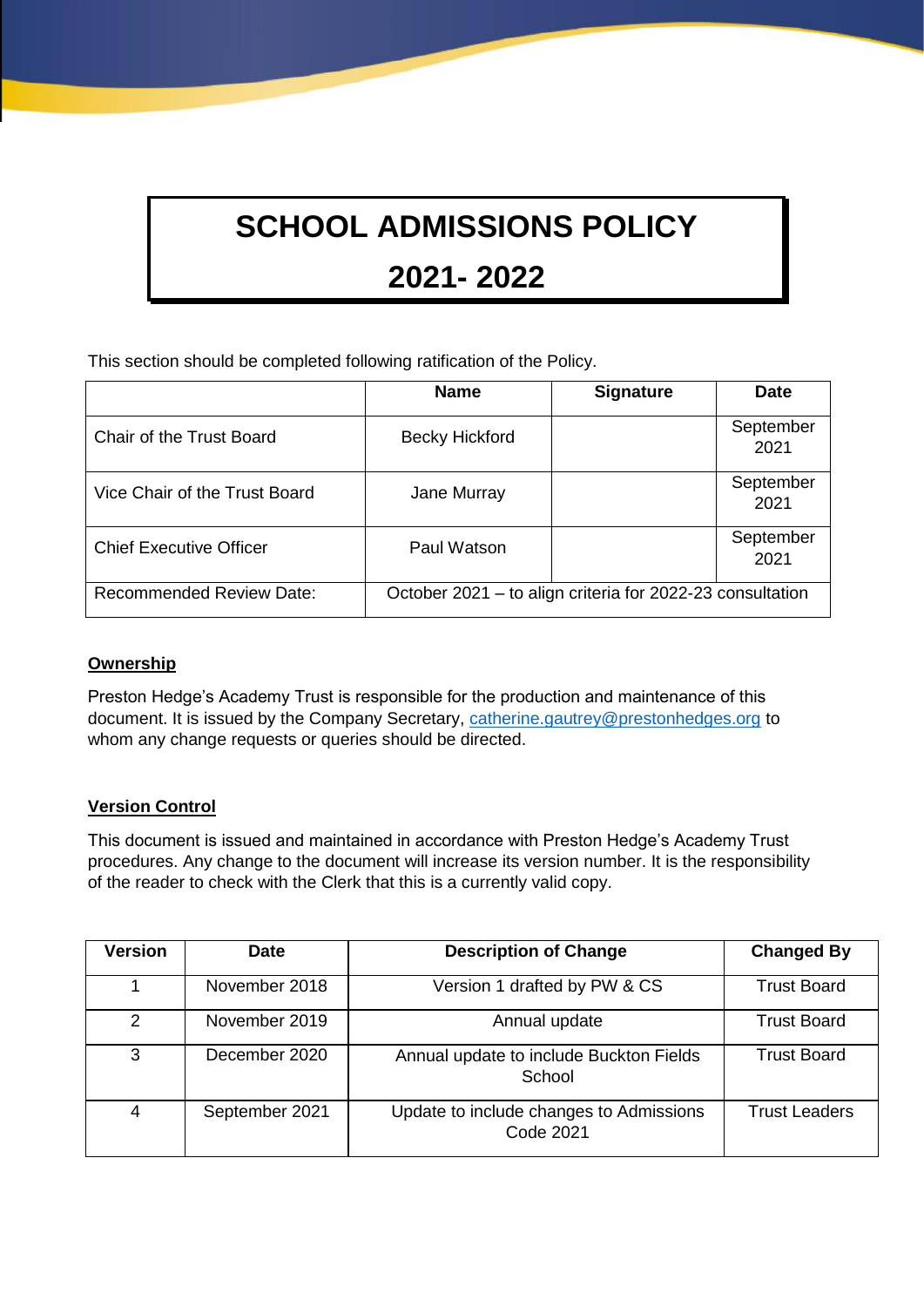# **The Preston Hedge's Academy Trust**

The Preston Hedge's Academy Trust consists of:

Buckton Fields Primary School

Holne Chase Primary School

Parklands Primary School

Pineham Barns Primary School

Preston Hedge's Primary School.

All of our schools are founded on the Trust's key principles of Fun, Creativity and Achievement, whilst having their own unique curriculum, values, ethos and leadership.

#### **Admissions Numbers**

Each school has an admission number of 60 for entry into Reception, bar Holne Chase Primary School, which has an admissions number of 30. Each school will admit this number each year if there are sufficient applications. Where fewer applications than the Published Admission Number for the relevant year group are received, the Academy Trust will offer places at the school to all those who have applied.

#### **Application Process**

The process for applications for reception places at the school will follow the Northamptonshire or Milton Keynes Co-ordinated schemes,

Northamptonshire:

[https://www3.northamptonshire.gov.uk/councilservices/children-families-education/schools](https://www3.northamptonshire.gov.uk/councilservices/children-families-education/schools-and-education/school-admissions/primary-school-places/Pages/default.aspx)[and-education/school-admissions/primary-school-places/Pages/default.aspx](https://www3.northamptonshire.gov.uk/councilservices/children-families-education/schools-and-education/school-admissions/primary-school-places/Pages/default.aspx)

Milton Keynes:

[Starting primary or junior/middle school in September 2021 -](https://www.milton-keynes.gov.uk/schools-and-lifelong-learning/school-admissions/starting-primary-or-junior-middle-school-in-september-2021) Milton Keynes Council [\(milton-keynes.gov.uk\)](https://www.milton-keynes.gov.uk/schools-and-lifelong-learning/school-admissions/starting-primary-or-junior-middle-school-in-september-2021)

The closing date for applications for September 2022 will be January 14<sup>th</sup> 2022

Offers will be made on the 18<sup>th</sup> April 2022.

The application form can be obtained from [https://www3.northamptonshire.gov.uk/councilservices/children-families](https://www3.northamptonshire.gov.uk/councilservices/children-families-education/schools-and-education/school-admissions/primary-school-places/Pages/how-to-apply-for-a-primary-school-place.aspx)[education/schools-and-education/school-admissions/primary-school](https://www3.northamptonshire.gov.uk/councilservices/children-families-education/schools-and-education/school-admissions/primary-school-places/Pages/how-to-apply-for-a-primary-school-place.aspx)[places/Pages/how-to-apply-for-a-primary-school-place.aspx](https://www3.northamptonshire.gov.uk/councilservices/children-families-education/schools-and-education/school-admissions/primary-school-places/Pages/how-to-apply-for-a-primary-school-place.aspx)

Citizen Portal - [Logon \(milton-keynes.gov.uk\)](https://emsonline.milton-keynes.gov.uk/CitizenPortal_LIVE/en?ReturnUrl=%2FCitizenPortal_LIVE%2F)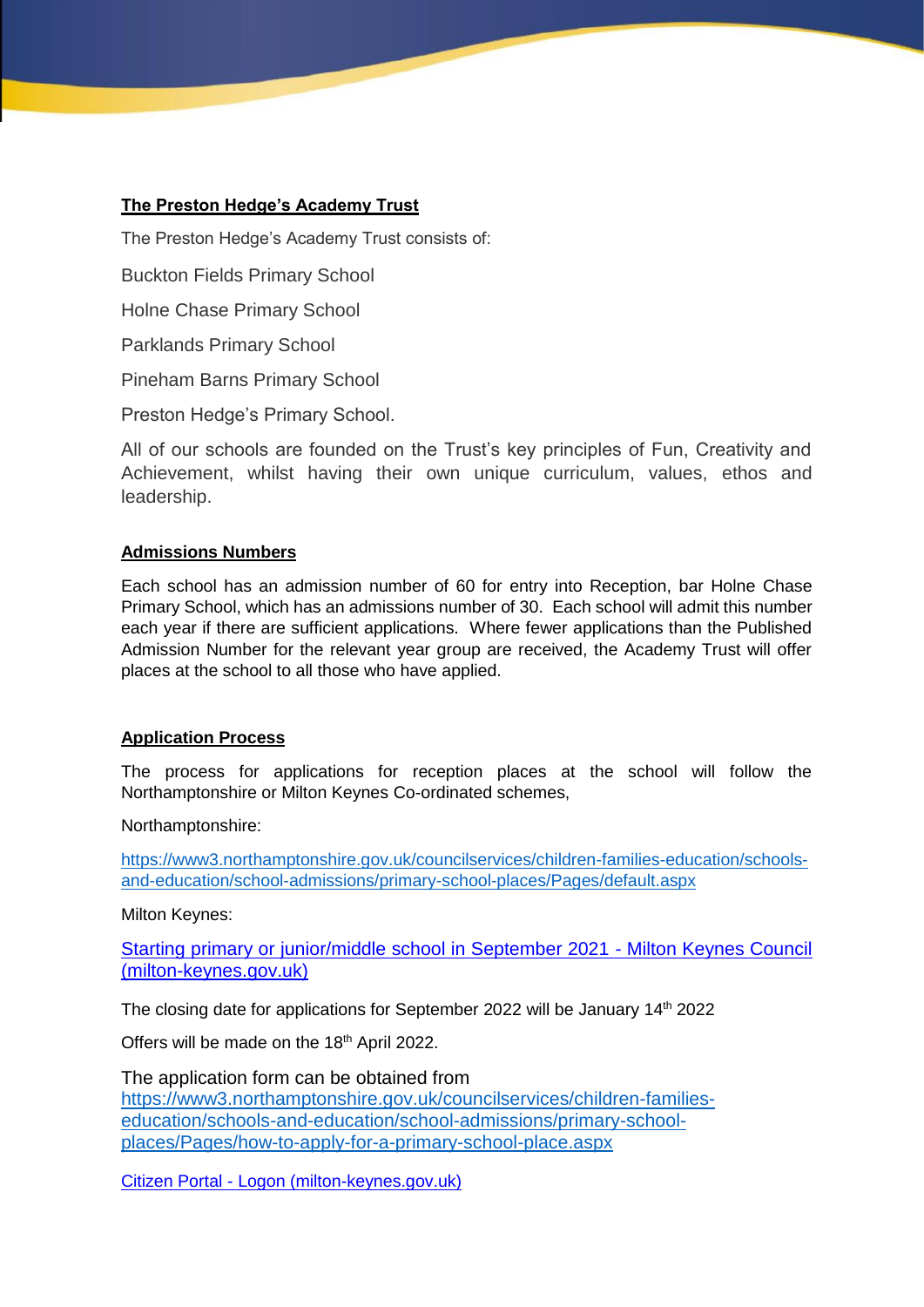#### **In-Year Applications**

If you are moving into the area or wish to change schools during the school year or at the start of the school year, you will need to make an application for an in-year place.

To apply for an in-year place at the academy (i.e. for Year 1 and 2) the application form can be obtained from each individual school website.

Completed forms should be returned to each school. We will offer in year places up to the overall capacity of the year group. If you move into the linked area, we cannot guarantee a place at a school if the number of children has reached the overall capacity. All in-year applications will be considered, depending on the availability of places and prioritised according to the oversubscription criteria.

# **Oversubscription Criteria**

When a school is oversubscribed after the admission of pupils with an Education, Health and Care Plan naming the school, priority for admission will be given to those children who meet the criteria set out below in priority order.

#### **Buckton Fields Primary School**

- 1. Looked after children, and all previously looked after children, including those children who appear to have been in state care outside of England and ceased to be in state care as a result of being adopted.
- 2. Pupils with a brother or sister continuing at the school at the time of admission of the child.
- 3. Pupils who live closest to the school on a straight-line basis and live within the defined area.
- 4. Other children.

**Please note**: The defined area is the area within the Buckton Fields Housing development.

#### **Holne Chase Primary School**

- 1. Looked after children, and all previously looked after children, including those children who appear to have been in state care outside of England and ceased to be in state care as a result of being adopted.
- 2. Siblings of children who are attending the school at the time allocations are made and are expected to be on roll at the school at the time of the proposed admission and the place of residence is within the catchment area of the school.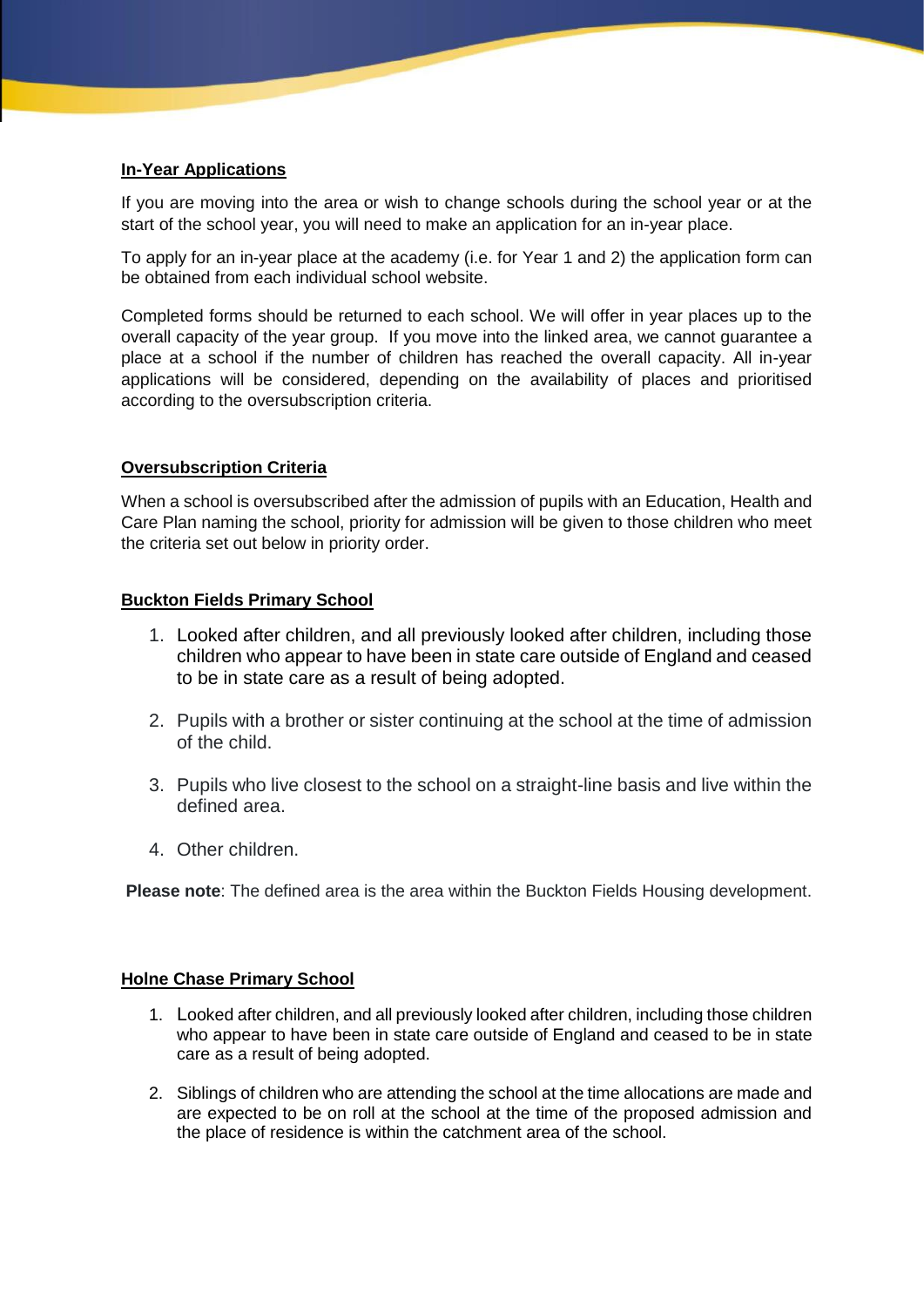- 3. The child's place of residence is within the catchment area of the school and there is no sibling.
- 4. Siblings of children who are attending the school at the time allocations are made and are expected to be on roll at the school at the time of the proposed admission and the place of residence is outside of the catchment area of the school.
- 5. Children of qualified teaching staff where the member of staff has been employed by the Academy Trust for two or more years, at the time at which the application for admission to the school is made.
- 6. "Distance" from the school to the place of residence.

# **Parklands Primary School**

- 1. Looked after children, and all previously looked after children, including those Children who appear to have been in state care outside of England and ceased to be in state care as a result of being adopted.
- 2. Pupils with a sibling\* continuing at the school at the time of admissions of the child.
- 3. Children of qualified teaching staff where the member of staff has been employed at the school for two or more years at the time at which the application for admissions to the school is made.
- 4. Pupils who live closer to the preferred school that any other school.
- 5. Other pupils.

**Please note**: There is no defined area for this school.

\*Brother or sister (sibling) is defined in these arrangements as children who live as brother or sister in the same house, including natural brothers or sisters, adopted siblings, stepbrothers or sisters and foster brothers and sisters.

#### **Pineham Barns Primary School**

1. Looked after children, and all previously looked after children, including those children who appear to have been in state care outside of England and ceased to be in state care as a result of being adopted.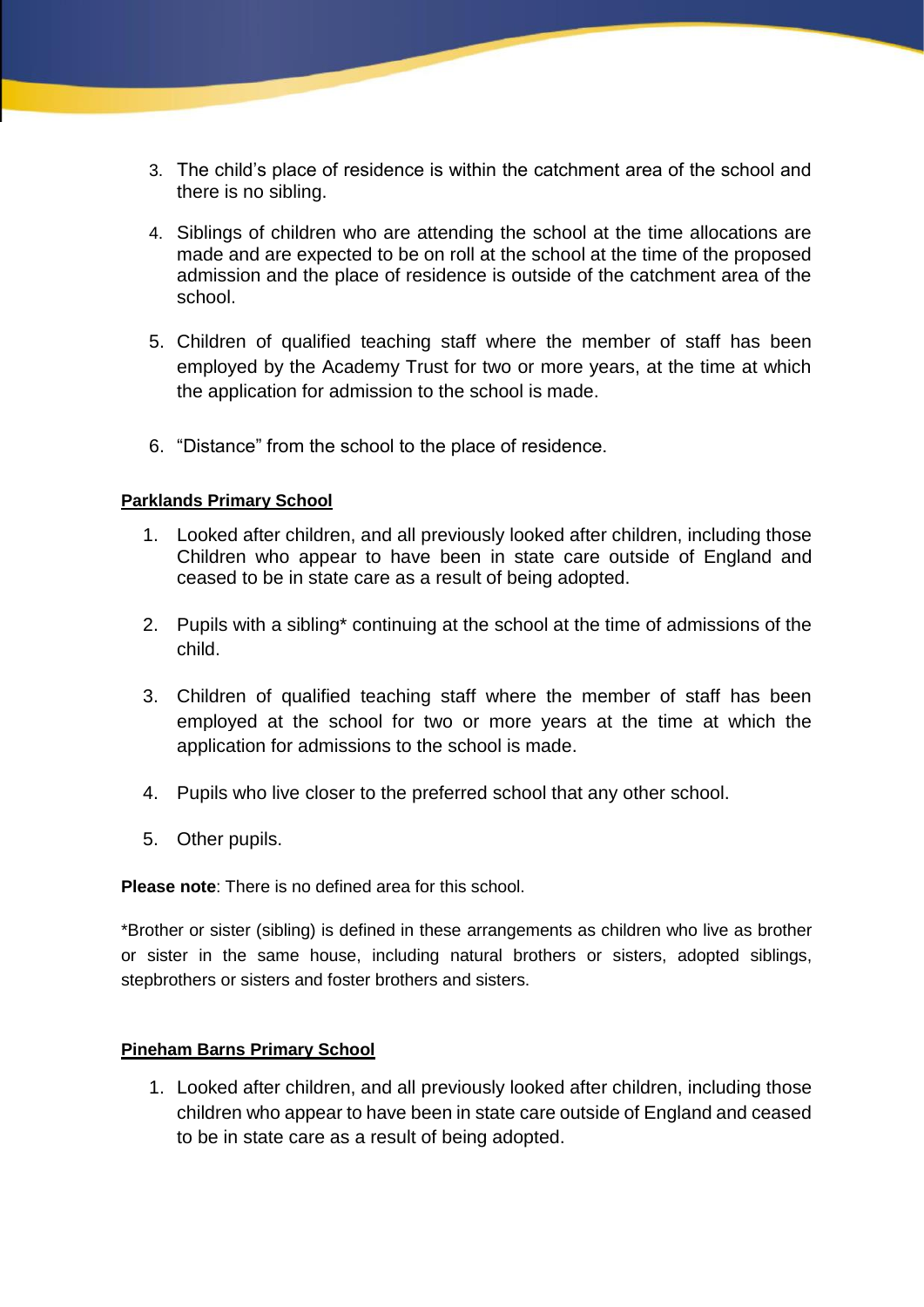- 2. Pupils living with an older brother or sister\*\* continuing at the school at the time of admission of the younger child.
- 3. Children of qualified teaching staff where the member of staff has been employed by the Academy Trust for two or more years, at the time at which the application for admission to the school is made.
- 4. Pupils who live closest to the preferred school within the defined area\*.
- 5. Other children.

**Please note**: The defined area is from Junction 15A of the M1 to the A4500/A5076 roundabout in Upton. From the A4500/A5076 roundabout in Upton to Upton Valley Way North. Upton Valley Way North is used as a boundary to define the area until it merges with Nectar Way. Nectar Way is defined as the boundary until it merges with Cob Drive, which leads to Swan Valley Way. Swan Valley Way reconnects the defined area to Junction 15A of the M1 via the A43.

# **Preston Hedge's Primary School**

- 1. Looked after children, and all previously looked after children, including those children who appear to have been in state care outside of England and ceased to be in state care as a result of being adopted.
- 2. Pupils living within the area defined below\* with an older brother or sister\* continuing at the school at the time of admission of the younger child.
- 3. Children of qualified teaching staff where the member of staff has been employed by the Academy Trust for two or more years, at the time at which the application for admission to the school is made.
- 4. Pupils who live closest to the preferred school within the defined area.
- 5. Pupils with an older brother or sister \*continuing at the school at the time of admission of the younger child.
- 6. Other Pupils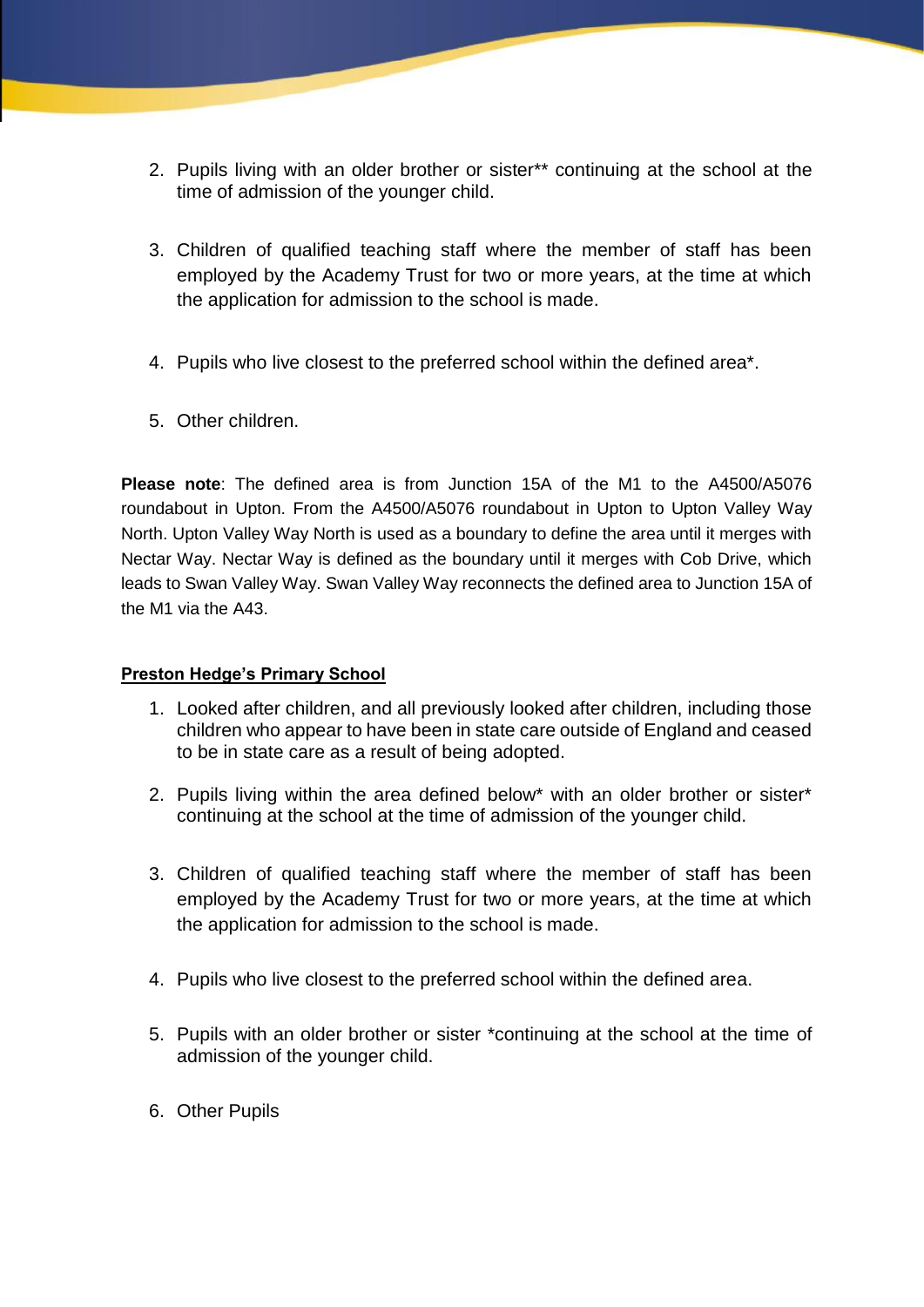**Please note**: The defined area is from the urban area within which criterion ii, and iv operate is defined by the A45 to the West, the B526 Newport Pagnell Road to the North, Wooldale Road to the South and the extent of the Wootton Fields development to the East and South East.

\*Brother or sister (sibling) is defined in these arrangements as children who live as brother or sister in the same house, including natural brothers or sisters, adopted siblings, stepbrothers or sisters and foster brothers and sisters.

# **Tie Break Criteria**

If the admission number is exceeded within criterion **(2-5) for Pineham Barns and (2-6) for Preston Hedge's,** priority will be given to those who are closest to the school on a straightline basis. For **Parklands** if the admission number is exceeded within criterion **(2-4),** priority will be given to those who are closest to the school on a straight-line basis.

For **Buckton Fields** Primary School the following applies as tie break criteria. If in criterion 2-4 above a tie-break is necessary to determine which child is admitted the child living closest to the school on a straight-line basis will be given priority for admission.

**Holne chase** will apply tie break criteria where places will be allocated in distance order using the distance between the child's normal home address and the school's main entrance, measured in a straight line, with those living closest to the school receiving the higher priority. In the unlikely event of joint over-subscription, having exhausted distance, random allocation will be used as the ultimate tiebreaker.

For all schools a representative of the Academy Trust will undertake measurements on the school's behalf for In-year applications.

Initial Year R applications are dealt with entirely by Milton Keynes Council and Northamptonshire County Council.

Distances are measured from the address point of your home to the address point of the school on a straight-line basis, using a geographical information system. Each address has a unique address point established by the most valuable elements from the National Land and Property Gazeteer (NPLG), Ordnance Survey Master Map, Royal Mail Postal Address File and The Valuation Office Agency. The address point for a property does not change.

Where two or more children share a priority for a place in any criterion e.g. where two children live equidistant from the school, these places will be allocated using random allocation undertaken by an independent body. However, if children of multiple births are tied for the final place those siblings will be admitted over PAN as permitted by infant class size rules.

#### **Late Applications**

All applications received by the school after the deadline will be considered to be late applications. Late applications will be considered after those received on time. If, following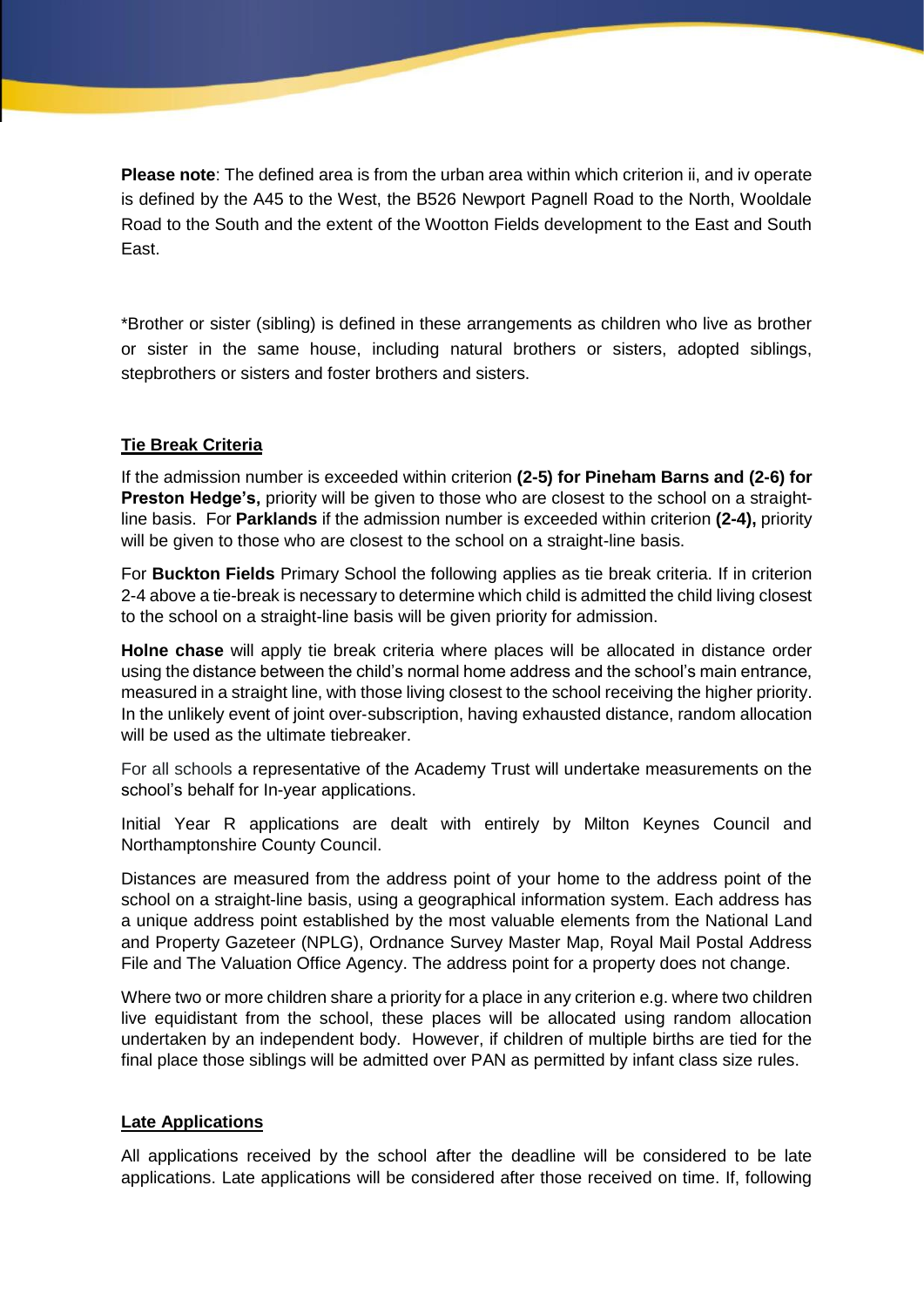consideration of all applicants the school is oversubscribed, parents may request that their child is placed on the school's waiting list.

#### **Deferred Entry for Infants & Admission of children outside their normal age group**

Parents offered a place in reception for their child have a right to defer the date their child is admitted, or to take the place up part-time, until the child reaches compulsory school age in line with the School Admissions Code.

Places cannot be deferred beyond the beginning of the final term of the school year for which the offer was made.

Children reach compulsory school age on the prescribed day following their 5th birthday (or on their fifth birthday if it falls on a prescribed day). The prescribed days are 31 August, 31 December and 31 March.

Parents may request that their child is admitted outside their normal age group. eg if the child is gifted and talented or has experienced problems such as ill health (this includes the parents of a Summer born child requesting that their child is admitted to Reception rather than Year 1 in the September following their  $5<sup>th</sup>$  birthday). When such a request is made, the Academy Trust will make a decision on the basis of the circumstances of each individual case and in the best interests of the child concerned. In line with the School Admissions Code (DFE 2021), the Academy Trust will take into account the views of the Principal and any supporting evidence provided by the parent in reaching their decision which will be made in the best interests of the child.

#### **Children of UK service personnel and crown servants**

For families of service personnel with a confirmed posting, or crown servants returning from overseas, the schools will (in accordance with the schools individual admission and oversubscription criteria)

a) allocate a place in advance of the family arriving in the area (as long as one is available), provided the application is accompanied by an official letter that declares a relocation date.

b) use the address at which the child will live when applying their oversubscription criteria, as long as the parents provide some evidence of their intended address. This includes a Unit or quartering address as the child's home address, where a parent requests this.

#### **Application Process for Summer Born Children**

In accordance with the School Admissions Code, the process for requesting such an admission is as follows:

The parent or carer must make an application to the admissions authority, which in this case is the Preston Hedge's Academy Trust Board, for the child's delayed start outside of their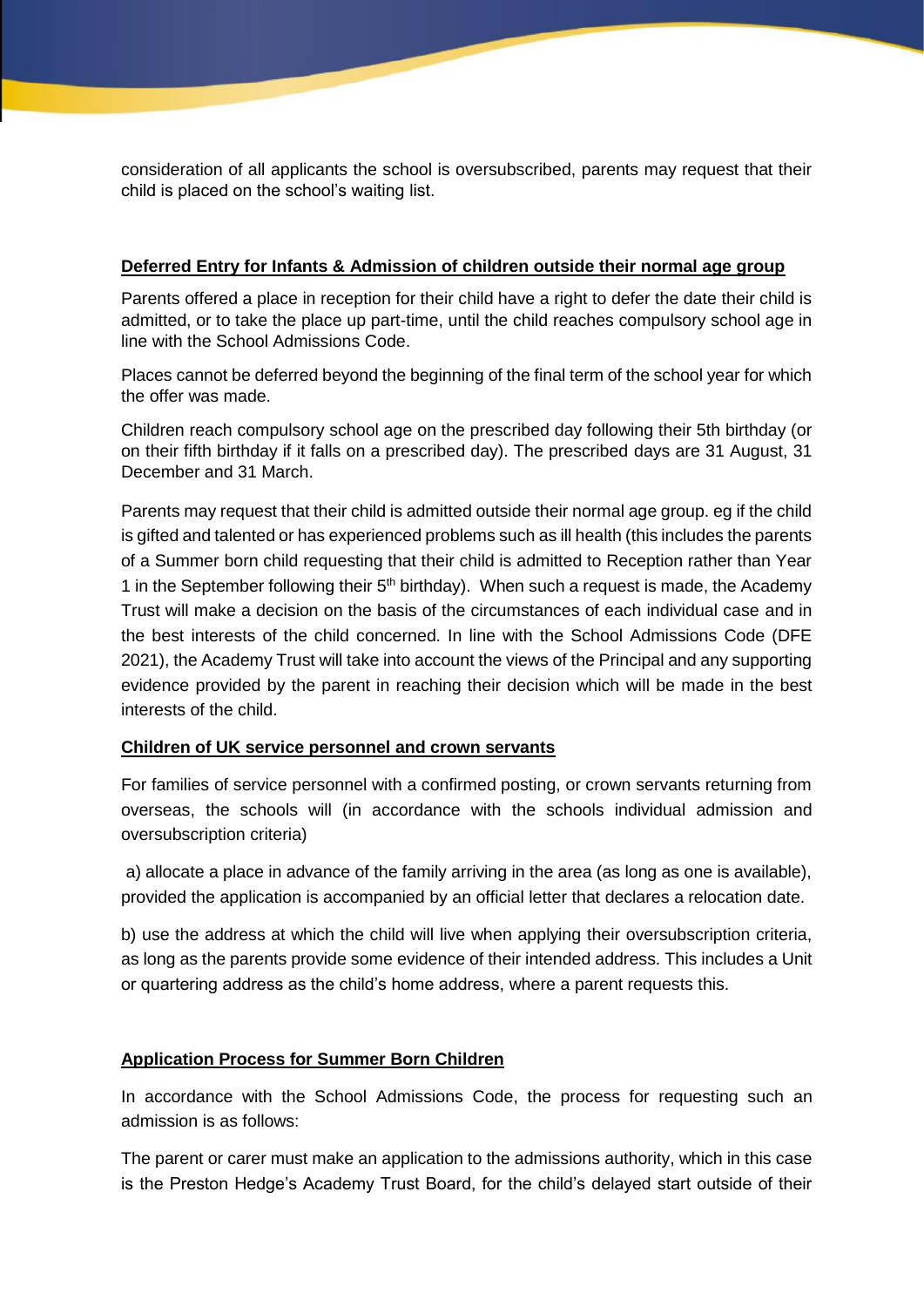normal year group. The Admissions Authority, in accordance with the DFE School's Admission Code, is responsible for making the decision on which year group a child should be admitted to. They are required to decide on the basis of the circumstances of each individual case and in the best interests of the child concerned. Therefore, parents wishing to make an application must include information regarding the following:

- The child's academic, social and emotional development;
- Where relevant, the child's medical history and the views of a medical professional;
- Whether the child has been previously educated outside of their normal age group;
- Information about whether the child may have naturally fallen into a lower age group if it were not for being born prematurely should also be included.

This information then needs to be sent to the Principal of the school that the application has been made to, well in advance of the closing date for Reception places (15 January). The Academy Trust will then meet to discuss the request with due regards to the following:

- School Admissions Code
- Information presented from the family, as outlined above
- The views of the Principal.

The Local Authority needs to have a decision about whether the parent's request to delay applying has been agreed by the Trust by 1 December in order for them to complete their application processes and consider the child in the correct round of applications.

# **Outcome of the Application**

A member from the Academy Trust involved in the process will then write to the parent or carer notifying them of the outcome, setting out clearly which year group the child should be admitted too, providing clear information about the reasons for this decision.

Where the **Trust agrees** to a parent's request for their child to be admitted out of their normal age group, the parents must make a new application as part of the main admissions round for Reception the following year. The local authority and admission authority must process the application as part of the main admissions round, unless the parental request is made too late for this to be possible, or on the basis of determined admission arrangements, including the application of oversubscription criteria. They must not give the application lower priority on the basis that the child is being admitted out of their normal age group. Parents have a statutory right to appeal against the refusal of a place at a school for which they have applied. This right does not apply if they are offered a place at the school but it is not in their preferred age group.

If the **Trust does not agree** to the application being delayed, there is no right of appeal against that decision. The parents/carers will need to make an application to the relevant admission authority or local authority for a place in Reception by the closing date for Reception places or make an in-year application for a Year 1 place at the appropriate time.